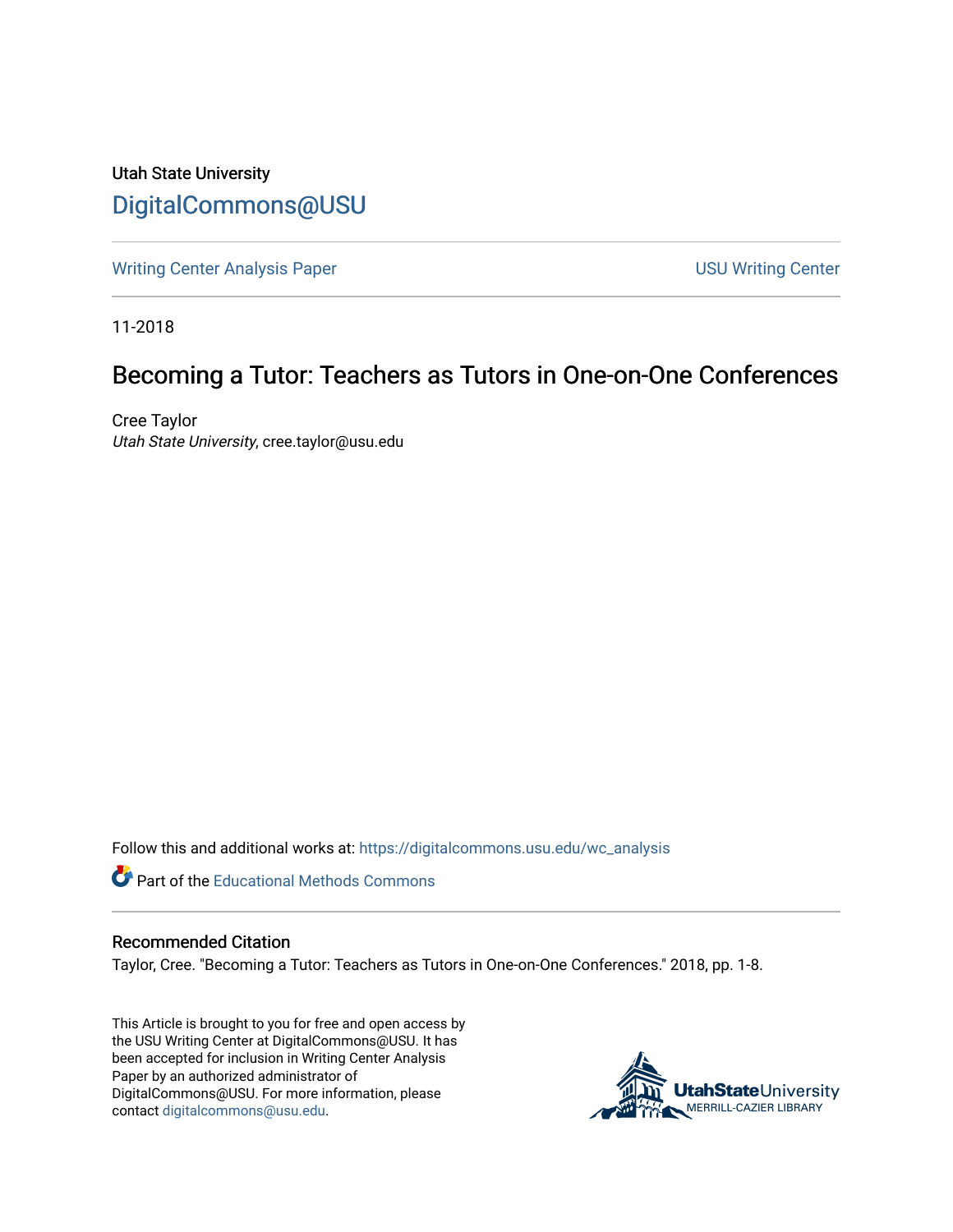Becoming a Tutor:

Teachers as Tutors in One-on-One Conferences

Cree Taylor

Utah State University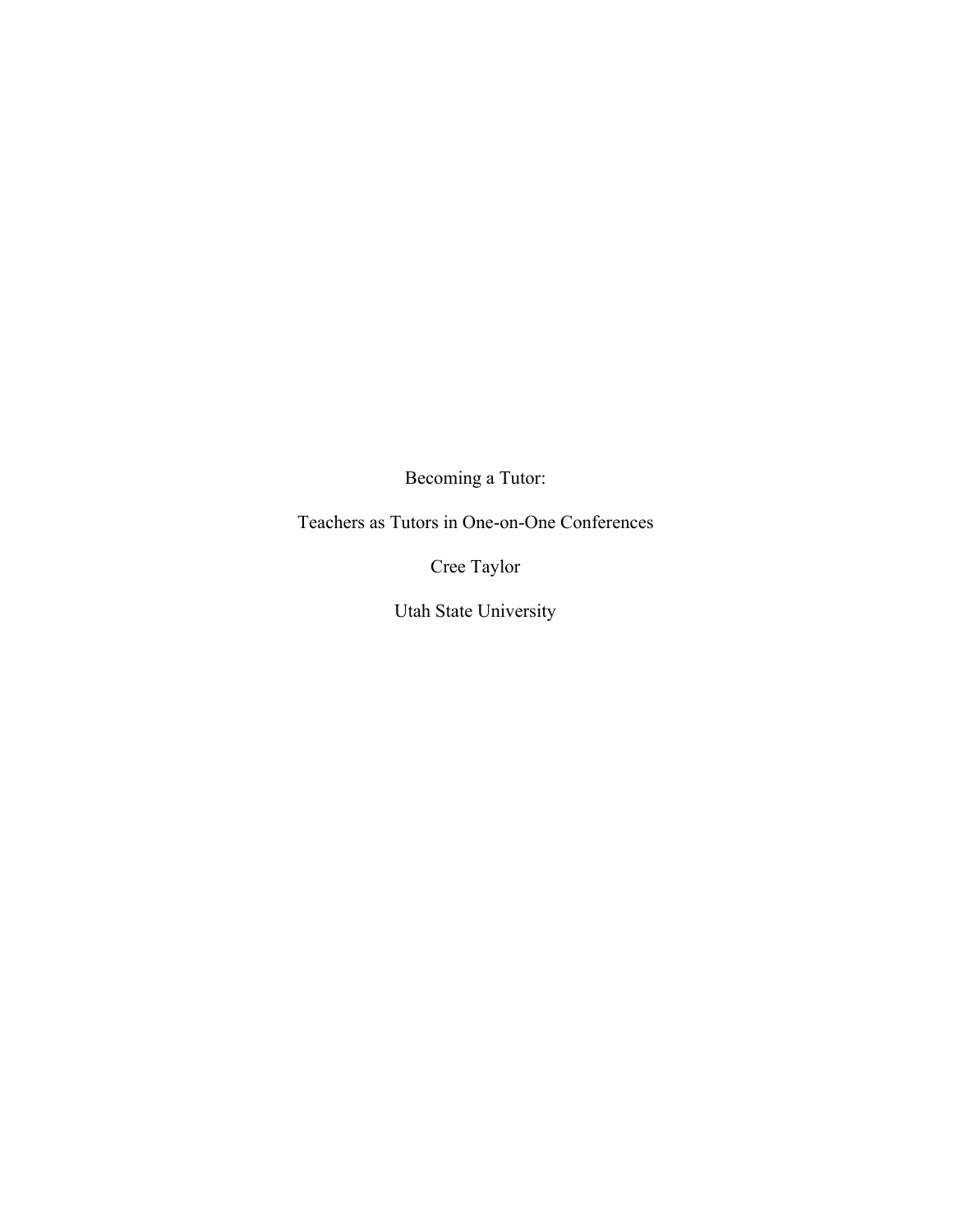## **Abstract**

University Writing Centers are valuable tools for university students of any level: first-year undergraduates through doctoral candidates. Peer reviews and edits help students recognize possible flaws in their writing that they otherwise would not have seen. The climate of the Writing Center allows students to review their writing in a low-stakes, comfortable environment where their concerns are heard and addressed by an understanding peer instead of an all-knowing professor. Techniques used in the Writing Center such as making immediate connections with students, allowing students to drive the tutoring session, and continually asking about and focusing on student's concerns with their writing, can and should be applied to one-on-one meetings between students and instructors. Cultivating a Writing Center climate during one-on-one paper conferences can help instructors provide students with the opportunity to identify problems in their writing and come up with their own solutions to address those problems. It will also allow instructors to provide their students with tools they can use in the future to write and edit their drafts on their own.

Key Words: writing conferences, foster independent learning, tutor sessions, address student writing concerns, mentor, freshman writing, student driven conferences, writing center, writing programs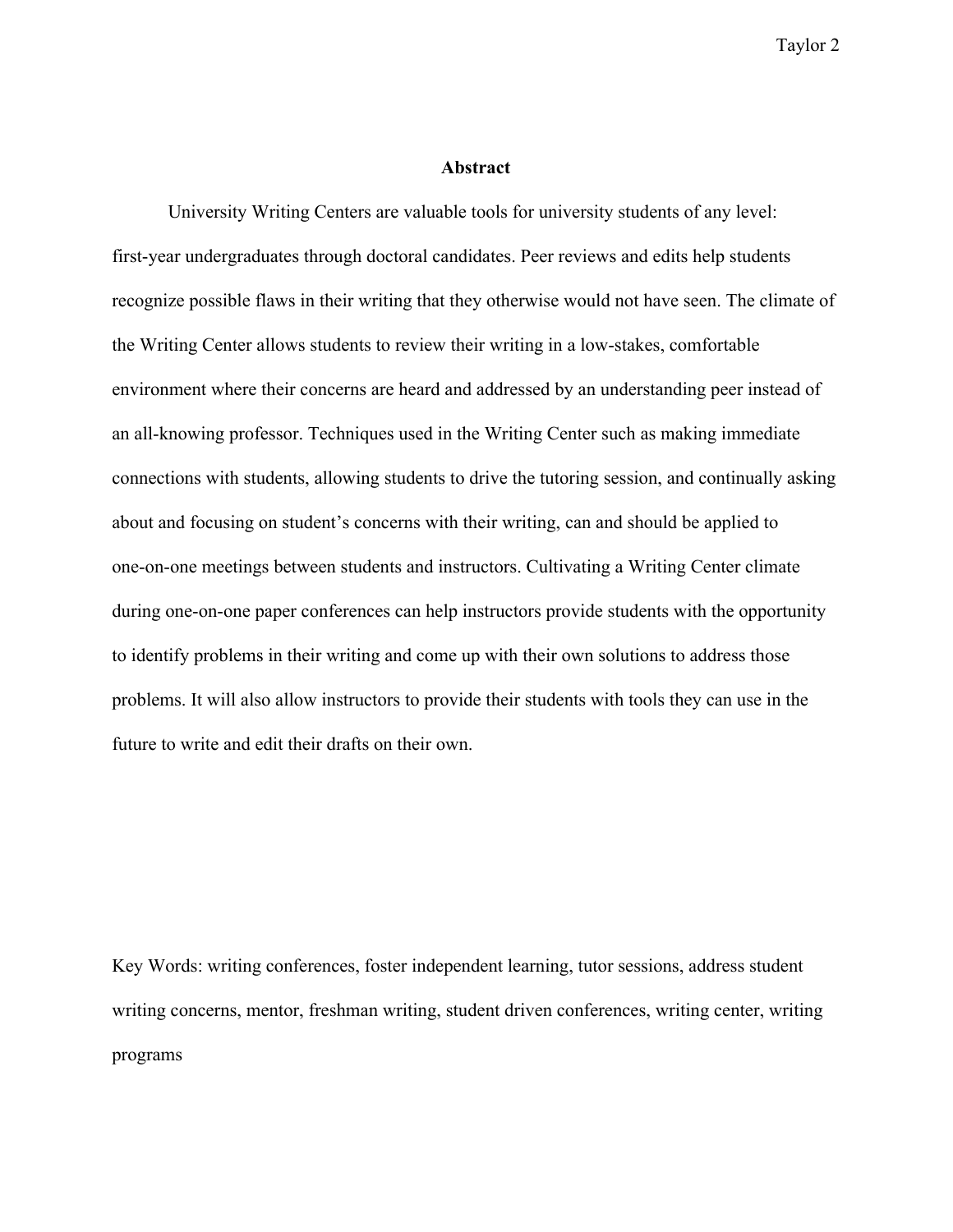First semester Graduate Instructors (GI's) face a lot of uncertainties, especially if they have never taught before. How do I make a lesson plan? What if my students don't like me or won't listen to me? How can I balance teaching with my own course work? In addition to taking on the responsibilities of their own graduate course work and the teaching of English 1010, GI's are also required to spend a delegated number of hours working in the Writing Center on campus. These hours include conducting their own tutoring sessions as well as observing a specified number of experienced tutors in order to gain insights on how to be an effective Writing Center Tutor. At first this obligation may be viewed by GI's in a negative way. Their time is valuable and it seems like it might be better spent in the office working instead of tutoring in the Writing Center. After conducting these observations, I realized that there is tremendous value in requiring incoming GI's to work in the Writing Center. Many of the practices used in a tutoring session can and should be applied to the GI's interactions with his or her own students outside of the classroom. Writing Center tutors are encouraged to make immediate connections with tutees, to allow students to drive the tutoring session, and to continually ask about and focus on tutee's concerns with their writing. These three practices can and should be applied to one-on-one meetings between students and instructors.

During my observations of four outstanding experienced tutors, I noticed many practices which I can and will adopt into my own tutoring and especially my own teaching. There is an obvious overlap between tutoring and teaching that is important for Graduate Instructors and beginning teachers to be aware of. *The Bedford Guide for Writing Tutors* offers up informative instruction on how a tutoring session should begin. They indicate that "a casual but interested greeting and a smile… can immediately make [tutee's] less apprehensive about the prospect of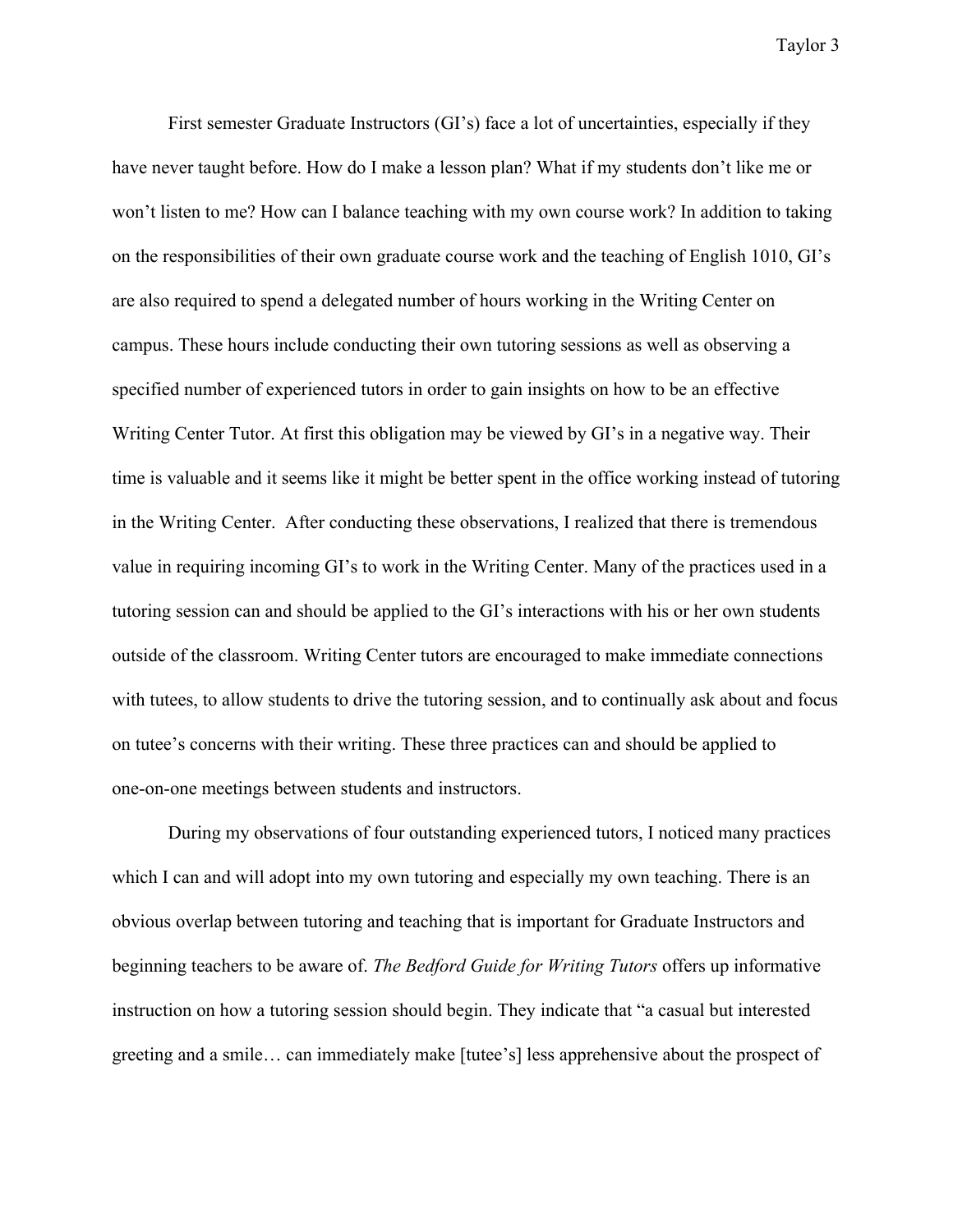sharing their writing" (Ryan 11). I noticed this type of friendly greeting in my observations of experienced tutors. Each tutor greeted the tutee with a smile. They asked the tutee's name and engaged him or her in brief, casual conversation. Each tutor tried to make some connection with the tutee, even if it was something as simple as knowing an individual from the same area. The tutors then asked the tutee if they had been to the Writing Center before and then proceeded to detail what the Writing Center is, how it works, and how they can expect their tutoring session to go. This put the tutee's at ease right from the beginning. They were able to view the tutor as more of a peer than a superior and any questions about what role the Writing Center could play in their collegiate career were immediately answered.

If teachers were to apply these same techniques in one-on-one meetings with students, their meetings would be much more successful. Not only would the students feel welcomed and valued, but they would feel more comfortable discussing their writing with their instructors. Students are more receptive to teachers who try to relate to them and who refrain from projecting the attitude that they know so much more than their students. It takes a lot of courage for a student to seek out an instructor's guidance outside of the classroom and they may feel intimidated or nervous about their first meeting. Instructors can ease those fears right from the beginning if they greeted their students the way Writing Center tutors greet their tutee's.

Another tip provided by *The Bedford Guide* and exemplified by the experienced Writing Center tutors is to "give the writer control of the paper." *The Bedford Guide* continues,"keep the paper in front of the writer as much as possible…indicate patterns of error, model a correction or two, and then encourage the writer to practice her own editing skills" (12). In each session that I observed, the students brought their writing in on their laptop which made it easy for the tutor to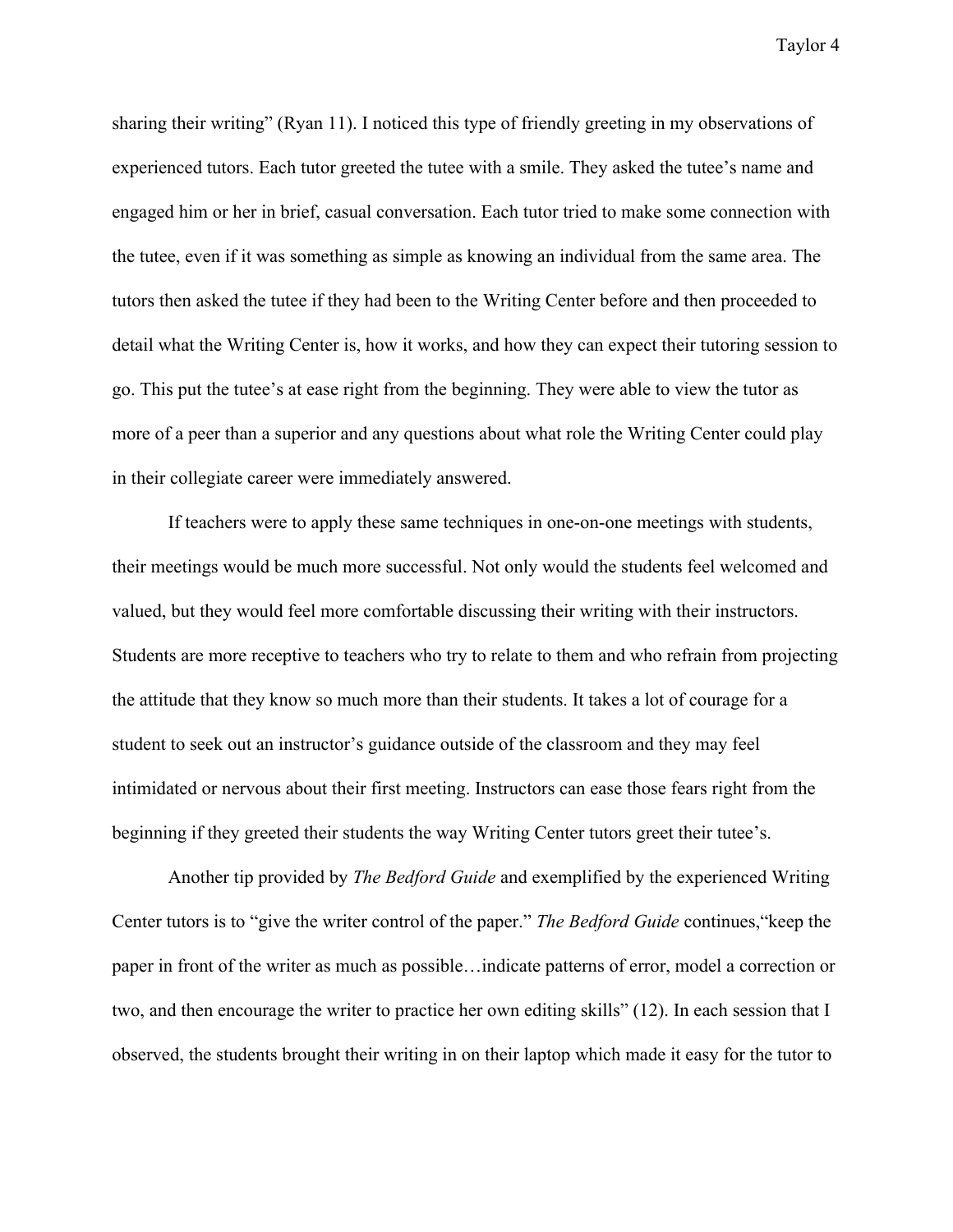relinquish control of the work. The tutors continually asked the tutee what their concerns were and worked to address those concerns appropriately. Tutors frequently asked, "What concerns do you have about your paper? What can we work on to make effective use of your time? What did you notice about your paper that you wanted to fix?" Instead of reading the paper through and wthen offering up a list of corrections, the tutors listened to the tutee's concerns and then worked together with them to come up with solutions. The tutee was able to use the session to their benefit and all of the students I observed left the Writing Center feeling like their time was well-used.

Although it may be difficult for instructors to relinquish control of a one-on-one meeting to their students, this skill will greatly enhance the student's ability to self-correct and lessen their need for instructor or tutor guidance on future papers. Students need to feel in control of their work. Writing --whether academic or creative-- is a very personal process. It involves creating something that is unique to each student. Students aren't willing to give up their work easily, nor should they be. Teachers need to remember this about their student's work. It is the student's work, not the teacher's. The teacher can serve as a guide and a sounding board for the student to bounce his or her ideas off of. Instruction and clarification on paper guidelines will be needed and should be provided, but teachers need to resist the urge to reformulate student's ideas and writing structures. It is tedious and discouraging to have a professor critique a student's work to the point of changing what it says to conform to the teacher's unique writing style or their opinions on a particular subject. Writing Center tutors have honed in on the ability to let the students manipulate and control their work and teachers would be wise to do the same.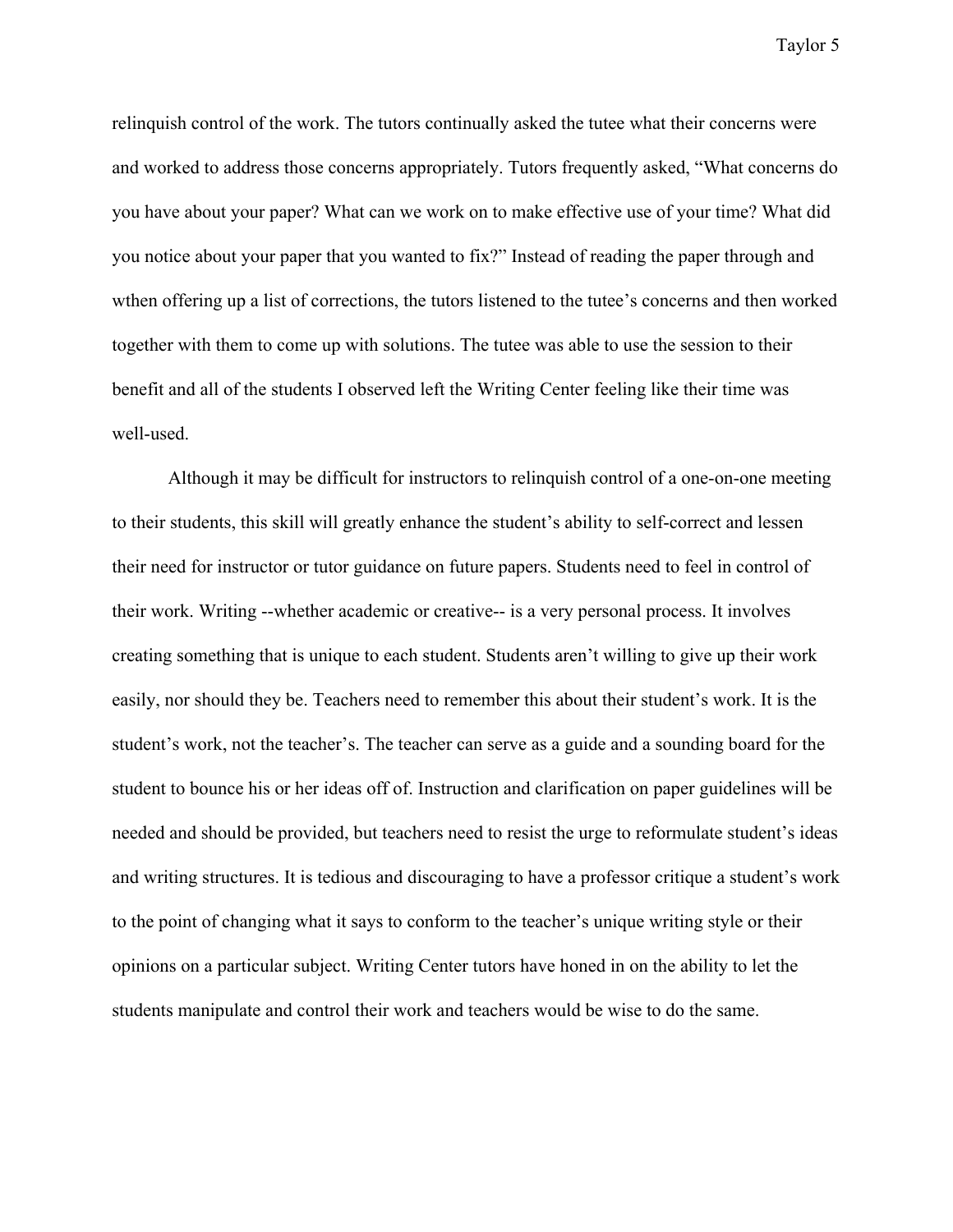Writing Center tutors are also adept at allowing students to critically think about problems in their papers and how to fix them. All of the tutors I observed used open ended questions to get the tutee's to think about their papers. It was the tutee's responsibility to identify problems. It was the tutee's responsibility to formulate solutions to those problems. The tutor was there as a support and a guide and they offered up suggestions or hints when tutee seemed stuck. In the end, the tutee left the session feeling proud of their work and having cultivated an increased sense of ownership over what they had written.

It is tempting for teachers to begin a meeting with: "Here are the things I found wrong with your paper and here are my proposed solutions." The student spends the entire one-on-one conference writing down the teacher's corrections and gets little to no time to discuss things with which he or she specifically wanted help. If teachers were to adopt the Writing Center model, they would be able to help their students even more than a Writing Center tutor. Teachers are experienced writers in their chosen fields, they created the assignments and know what they are looking for, they are present in the classroom with the students and know what instruction they have given about the assignment; therefore, they are the most qualified to help the students navigate their way through getting their ideas down on paper. Teachers know how to clearly express their thoughts and ideas and they can use these one-on-one opportunities to teach their students how to do so. This can be done through using open-ended questions to get the students engaging in metacognition. Questions such as: "What about this paper did you find challenging? How do you think you could say this more clearly? What do you think you could say to further your analysis?" will get students thinking and will teach them how to think this way on their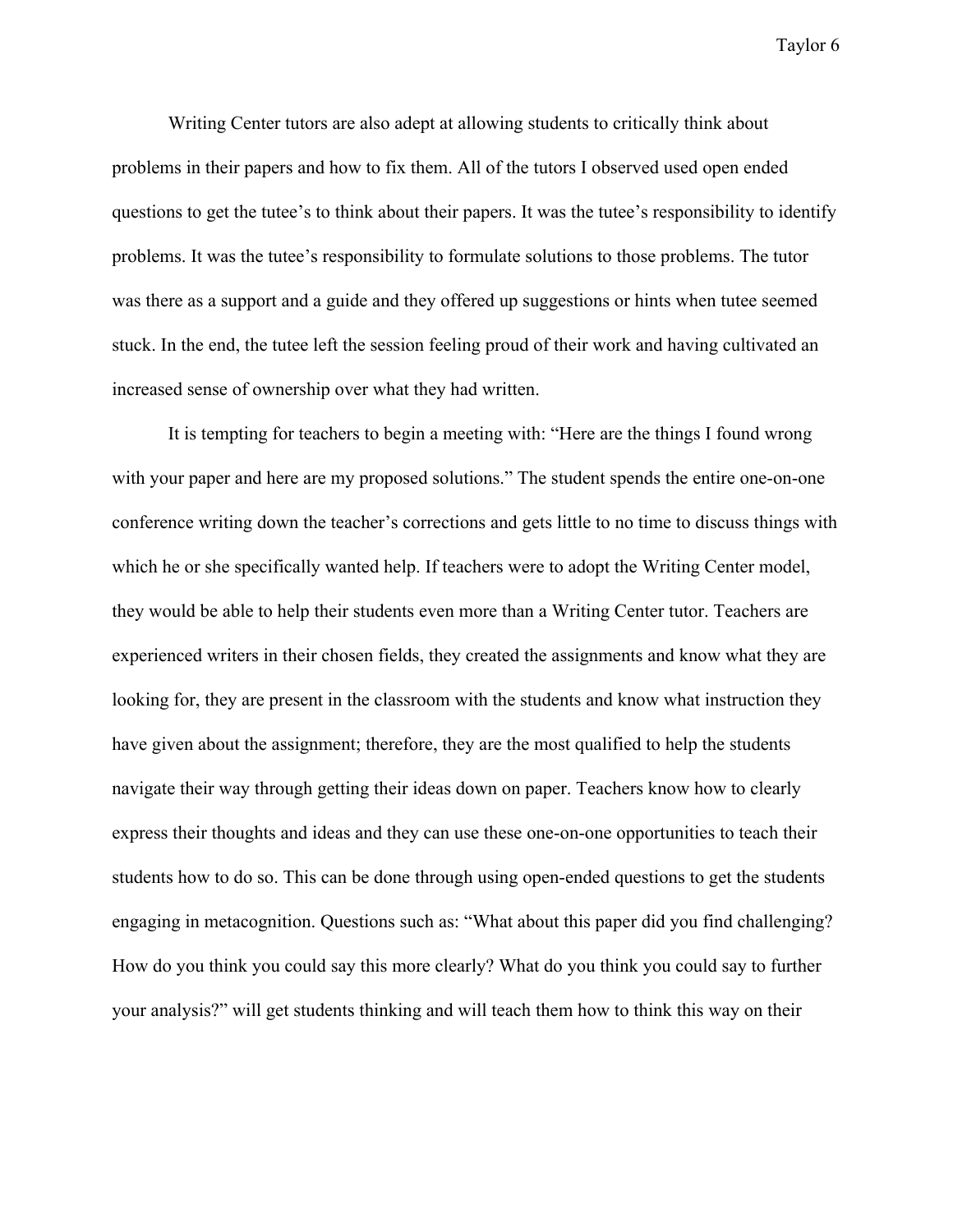own, without outside support. Writing and thinking improve when students are pushed to think for themselves instead of being forced to regurgitate the thoughts and words of their teachers.

Cultivating a Writing Center climate during one-on-one paper conferences can help instructors provide students with the opportunity to identify problems in their writing and come up with their own solutions to address those problems. It will also allow instructors to provide their students with tools they can use in the future to write and edit their drafts on their own. By developing connections with their students, allowing students to drive one-on-one conferences, and continually asking students about their writing concerns, teachers will be more successful in their attempts to foster increased writing skills and confidence in their students. All of these skills can be learned through the observation of experienced Writing Center tutors which will ease the worry and burden placed upon first year Graduate Instructors.